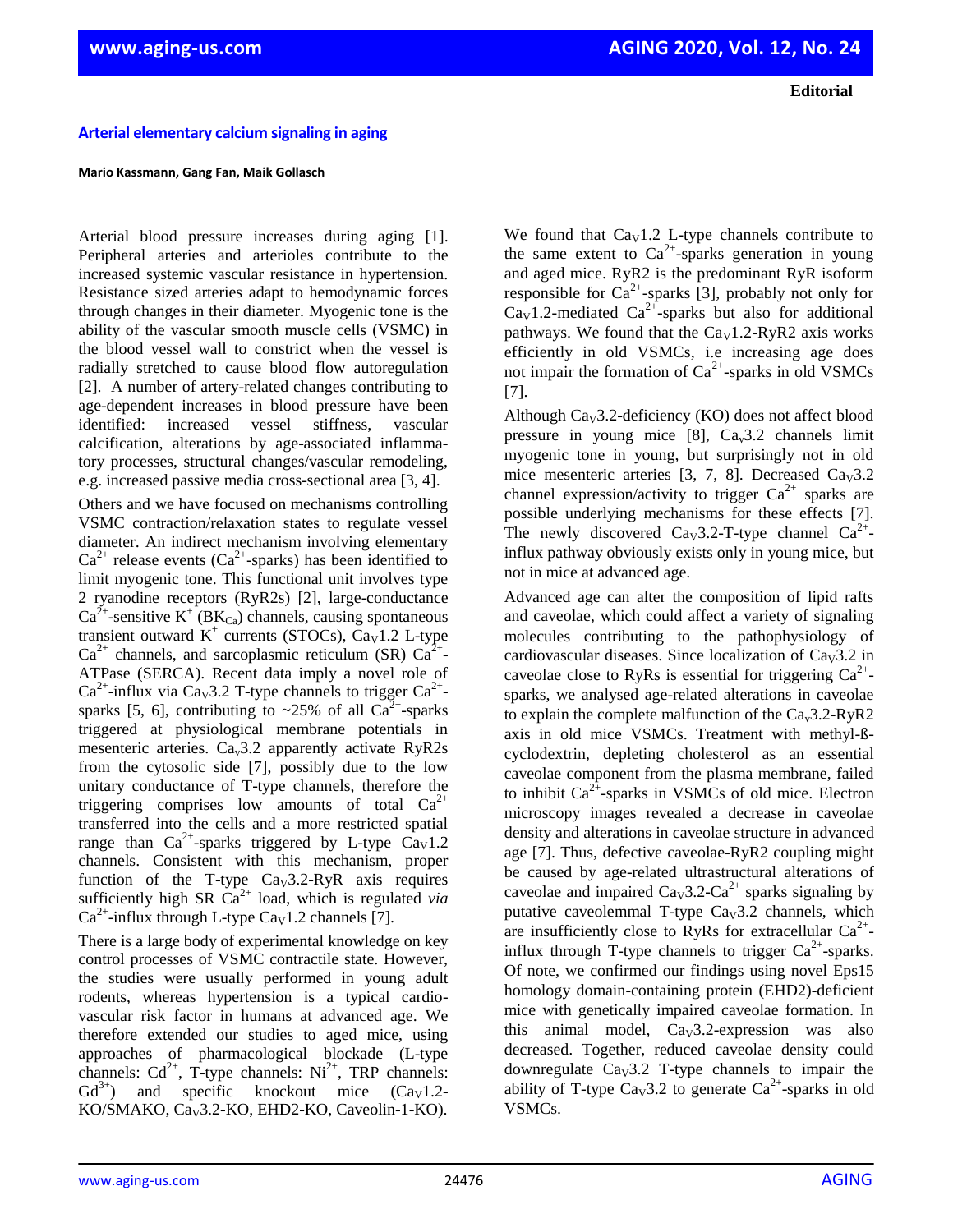In mice at advanced age, there was a fraction of  $Ca^{2+}$ sparks remaining after L-type channel block. This finding enabled us to study effects of the non-specific TRP channel blocker  $Gd^{3+}$  (100 µM) to shed a light on the putative role of an TRP channel(s) in VSM elementary  $Ca^{2+}$  release ( $Ca^{2+}$ -sparks) to compensate for loss of  $Ca<sub>v</sub>3.2$  T-type channels. We found that caveolae are presumably not required for the gadoliniumsensitive  $Ca^{2+}$ -influx pathway, since caveolae disruption by methyl-ß-cyclodextrin did not alter  $Ca^{2+}$ -spark events in old VSMCs. Due to the low specificity of  $Gd^{3+}$ , further work is required to ascertain which TRP cation channel(s) or pathways are responsible for generation of these  $Ca^{2+}$  sparks.

Our results revealed age-dependent differences in elementary Ca2+ signaling and myogenic tone regulation. The CaV3.2-RyR-axis is an effective pathway to generate Ca2+-sparks in young VSMCs, but plays little or no role in aged VSMCs. A Gd3+-sensitive Ca2+-influx pathway, putatively through nonselective TRP channels, compensates for loss of the CaV3.2- RyR-axis. Clarifying the exact identity of the receptor(s)/pathways and the nature of tight vs. loose coupling between Ca2+ influx-RyR2s pathways (including possible further participating proteins, e. g. SERCA, IP3Rs) will reveal potential novel targets for antihypertensive therapies in patients in the elderly (Figure 1).



**Figure 1. Main Ca2+ influx pathways regulating Ca2+ -sparks in young and aged mesenteric vascular smooth muscle cells**  (VSMCs). Opening of clustered RyRs in the SR produces Ca<sup>2+</sup>-sparks that activate BK<sub>Ca</sub> channels providing a negative feedback effect on vasoconstriction. Ca<sub>v</sub>1.2 L-type channels contribute to global cytosolic [Ca<sup>2+</sup>], thereby influencing luminal SR calcium (via SERCA) and generating the majority (75%) of Ca<sup>2+</sup>-sparks. Caveolae position Ca<sub>v</sub>3.2 T-type channels close to RyRs for extracellular Ca<sup>2+</sup>-influx to trigger (~25%) Ca<sup>2+</sup>-sparks. In aged mice VSMCs, this Ca<sub>v</sub>3.2-RyR pathway is lost. Instead, a gadolinium-sensitive Ca<sup>2+</sup>-influx pathway triggering (20%) Ca<sup>2+</sup>-sparks is upregulated. Nonselective TRP channels might be involved in this pathway. BK<sub>Ca</sub>, Ca<sup>2+</sup>-activated K<sup>+</sup> channels; RyR2, ryanodine receptor subtype 2; SERCA, sarcoplasmic/endoplasmic calcium pump; SR, sarcoplasmic reticulum.

## **REFERENCES**

- 1. Franklin SS, et al. Circulation. 1997; 96:308–15. <https://doi.org/10.1161/01.CIR.96.1.308> PMID[:9236450](https://www.ncbi.nlm.nih.gov/entrez/query.fcgi?cmd=Retrieve&db=PubMed&list_uids=9236450&dopt=Abstract)
- 2. Kaßmann M, et al. J Am Heart Assoc. 2019; 8:e010090. <https://doi.org/10.1161/JAHA.118.010090> PMID[:31030596](https://www.ncbi.nlm.nih.gov/entrez/query.fcgi?cmd=Retrieve&db=PubMed&list_uids=31030596&dopt=Abstract)
- 3. Mikkelsen MF, et al. J Physiol. 2016; 594:5881–98. <https://doi.org/10.1113/JP271470> PMID[:26752249](https://www.ncbi.nlm.nih.gov/entrez/query.fcgi?cmd=Retrieve&db=PubMed&list_uids=26752249&dopt=Abstract)
- 4. Lakatta EG. J Mol Cell Cardiol. 2015; 83:1–13. <https://doi.org/10.1016/j.yjmcc.2015.04.005> PMID[:25870157](https://www.ncbi.nlm.nih.gov/entrez/query.fcgi?cmd=Retrieve&db=PubMed&list_uids=25870157&dopt=Abstract)
- 5. Hashad AM, et al. Arterioscler Thromb Vasc Biol. 2018; 38:2371–81. <https://doi.org/10.1161/ATVBAHA.118.311394> PMID[:30354206](https://www.ncbi.nlm.nih.gov/entrez/query.fcgi?cmd=Retrieve&db=PubMed&list_uids=30354206&dopt=Abstract)